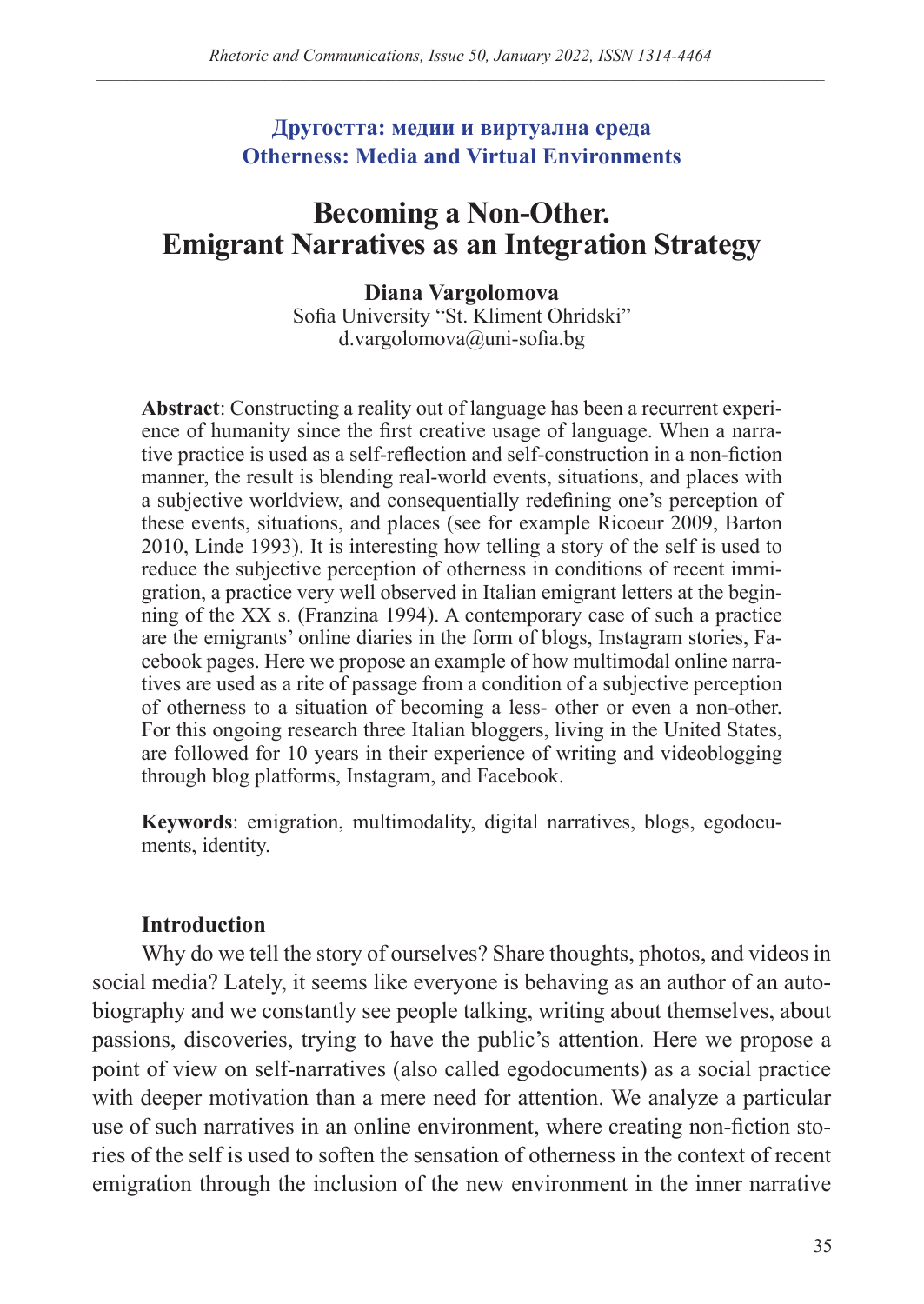of who a person is. We will also look at how such social practice evolves in time and changes through online platforms.

## **How do we narrate ourselves?**

Constructing a reality out of language has been a recurrent experience of humanity since the first creative use of language. And telling a personal story doesn't mean only referring facts to others, but also a paradigm of thinking about the world and thinking about yourself in the world. In fact, Walter Fisher, who in the 1980's performed influential narrative studies, termed narration as a human communication a "paradigm", not a theory, putting a wider scope in the concept [1] (Fisher 1984). If we accept his belief that people are natural storytellers and tend to think and communicate not through arguments and facts but through stories, then, in order to comprehend human interaction, we need to understand how stories work.

Here we are particularly interested in the social practice of creating non-fiction self-representations. And by "practice" we mean not only the act of writing (or the creation of multimodal digital narratives), but also what the French term *Pratique de l'ecrit* includes – both the act of writing and the act of reading. As the French anthropologist and theorist of writing Daniel Fabre puts it: "Writings [*écrits*] belong to a place, a social space they emanate from but which they also help to constitute and define" (see Barton 2010). [2] This kind of bidirectional connection is a central concept we base our argument on. On the one hand, stories rely on real events from the narrator's life, but on the other, they build this environment. Based on this premise, digital storytelling can be seen as a practice, situated on the border between personal and public domain, which could function as a controlled and safe space for rethinking the inner perception of identity and working on it, consciously or not.

Here we work on contemporary digital storytelling that is mostly multimodal. But before emerging into digital Instagram and Facebook stories, this kind of social interaction existed in older forms: first there were paper letters and diaries, then personal webpages and blogs. Many of the functions and the dynamics in the older genres, as defined by their scholars, therefore, are valid for the present-day digital stories.

A good synthesis of a diary's functions comes from a main theorist of personal writing, Philippe Lejeune. He defines them in his essay of 2001 "How do diaries end" (Lejeune 2009) as follows 1) to express oneself, divided in two – to release and destroy, and to communicate; 2) to reflect, divided in analyzing oneself and deliberate; 3) to freeze time and build a memory storage.; 4) to take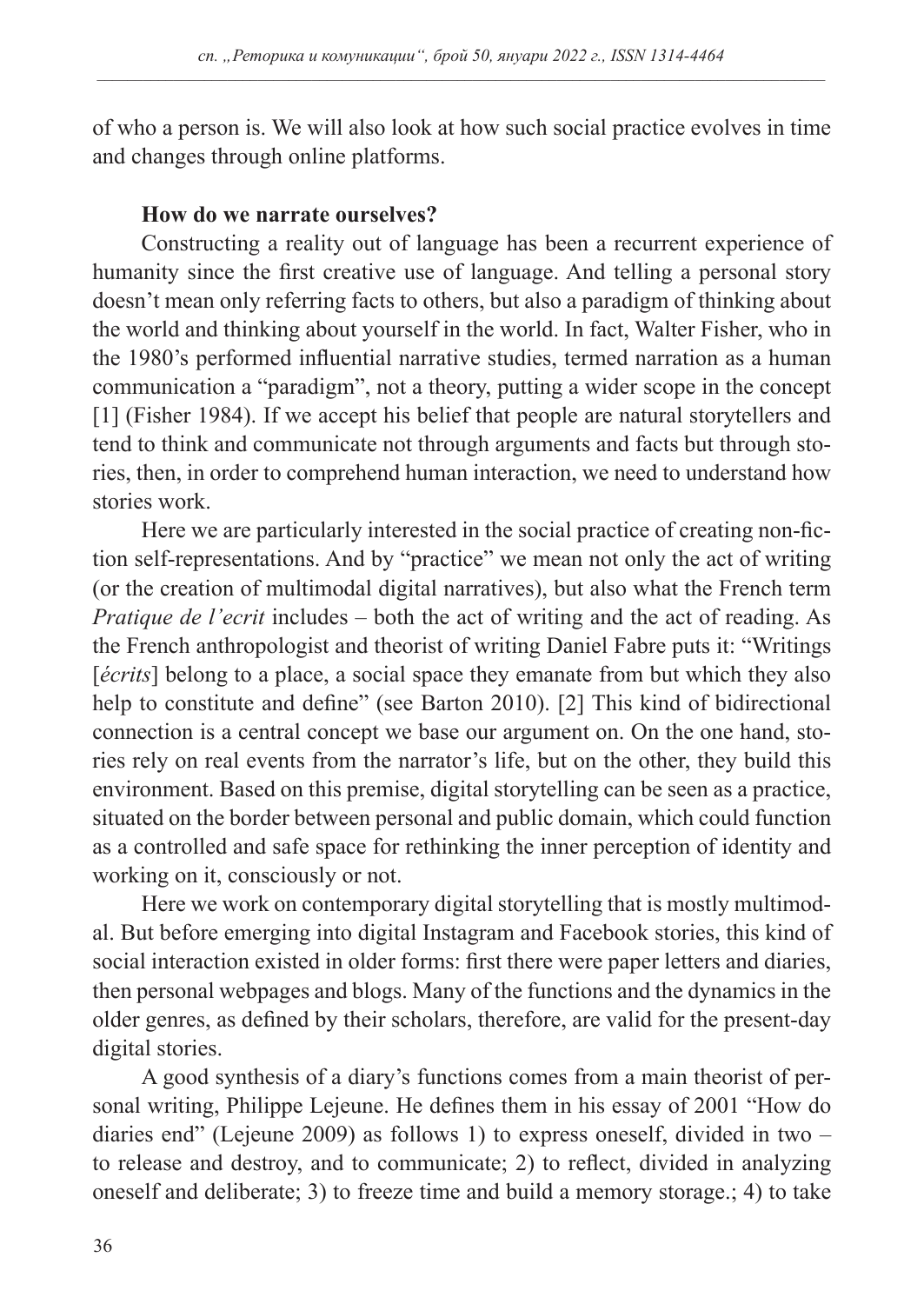pleasure in creating. [3] He talks about paper diaries, where writing is considerably more private as an action than the act of sharing a story online. Nevertheless, there are interesting parallels. We find substantial analogies in functions 1, 3 and 4, while a significant difference is present in function 2. About function 1), we could say that digital stories are a form of self-expression. They release creative energy and communicate at the same time. The act of destroying the narrative, in order to release the emotional baggage it carries, is very well observed in one of the analyzed bloggers who deleted two of her blogs and stopped updating her Instagram account with a dramatic utterance. Function 2) is present as well. Although virtual content is far less stable through time than it may seem, bloggers, youtubers, and all users in general, are attracted by their memories, as testified by different Facebook, Google photos and other services that offer users to revisit old content. The pleasure of creating is even bigger when shared with a public, so function 3) is undoubtedly there.

Reflection and analysis of function 2), on the other hand, are present, but not in the same way as in paper diaries. Lejeune says that: "Diaries offer a space and time protected from the pressure of life. You can take refuge in its calm to "develop" [in photographical sense] the image of what you have just lived through and to meditate upon it" (Lejeune 2009). [4] In our digital stories, space is far from protected and safe. Rather than a place to ponder the one's condition, it represents a space to experience different ideas of the Self, an "identity incubator" where different personalities can be processed. Hence, when previously we have talked about personal webpages and blogs, we have added a fifth function: creating a virtual image of the self (Vargolomova 2020). [5] This virtual figure is not created in a linear and consistent way, as a protagonist is built in an autobiography. Instead, by adding fragments of experience on top of each other, blogs create a representation that can't be a faithful image, yet as an alternative self, aspired and purposefully designed, it can affect the author's perception of identity. As a result, they create an alter-ego that they can control. We must specify that the representation created is not randomly selected, because the community is easily able to perceive and react to representations that are too detached from reality. To be accepted, it should be consistent, sincere, and possible. As Linde (1993) [6] points out, the coherence of a narrative is held up not only by the level of the story itself with its linguistic structures, but also by the level of what makes a story adequate, credible, and consistent in a specific social situation. To use Killoran's metaphor (2003) [7], personal webpages are not us, they are "the gnome in the front yard", chosen to represent us.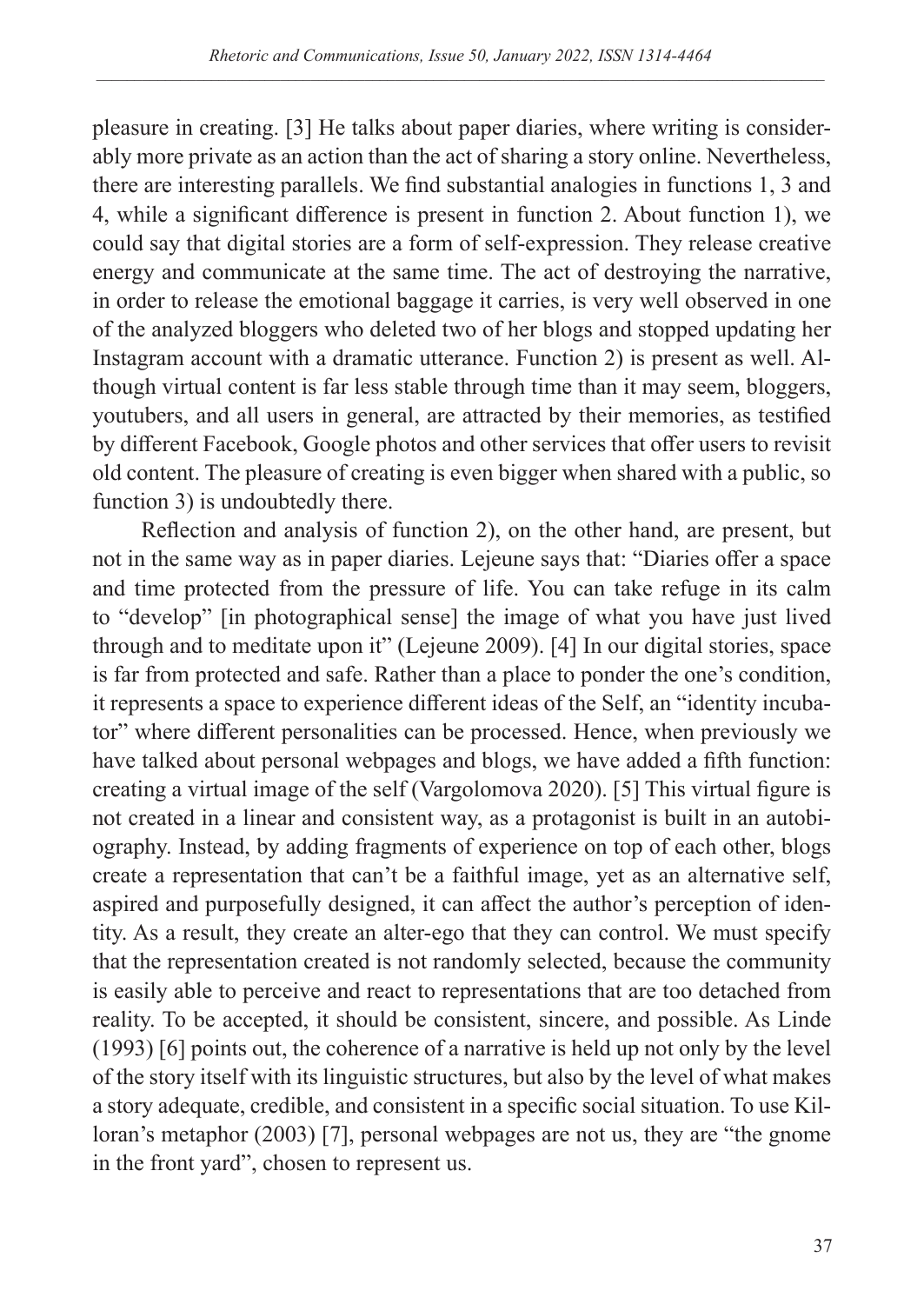All the considerations above are related to the theory of identity as a narrative and a changeable construct. This theory derives forces from the Riceour's concept of identity as establishing continuity with the previous instances of the self and from Bauman's self, seen as a fluid process. We therefore assume that people form their identities by integrating real-life experiences into a global inner history of themselves. This history is not static and develops in time, requiring constant incorporation of new facts and experiences. Thus, a sense of continuity and purpose in life is established (more on narrative identity in Linde, 1993 [8]; McAdams, 2001. [9]

What is new then in today's world? We already knew that identity is not an immediate substance, but a construct mediated by various narratives. As early as 1992 Anthony Giddens was interested in the changing nature of identity when society passes from traditional relationships to the so-called "late-modern societies". He believed that modern people must always make decisions about who they are by constantly observing themselves. As a result, the self is a reflective project and the responsibility for it is all in the subject's hands, because in the modern world we lack the support and the institutionalized stability of the predefined roles and identifications of traditional society (Giddens 1991) [10]. We knew also that the mediation of narratives emphasizes the fact that self-knowledge is a self-interpretation, and this mediation often is provided by formal storytelling (see Ricoeur 2009). [11] The novelty is that in digital stories everything seems much more captivating and real for the public, but also for the author, because it is interactive, and above all, multimodal. And as a result, the virtual self has more influence on its creator.

## **The multimodal storytelling**

For the people that saw the first film in the history, Lumiere's *Arrivee d'un train en gare de La Ciotat*, the train that appeared on the screen was real. So real that they were overwhelmed and ran out of the room. This audience didn't know the mechanisms of cinematographic representation, so it took some time for the public to accept that something so real is not the reality itself. The new medium and the new mode of representation was something too authentic to be fiction. Likewise, it takes time to comprehend the methods of representation in digital storytelling. In Instagram, YouTube, Facebook, one needs to immerse in the medium to understand his representational nature. Just like personal webpages and blogs before, it is a new way to present yourself, and it i s also a way to work on once's identity. But the fact that digital stories are multimodal changes the situation. It is much more difficult for the public to see the narrative's mediation. In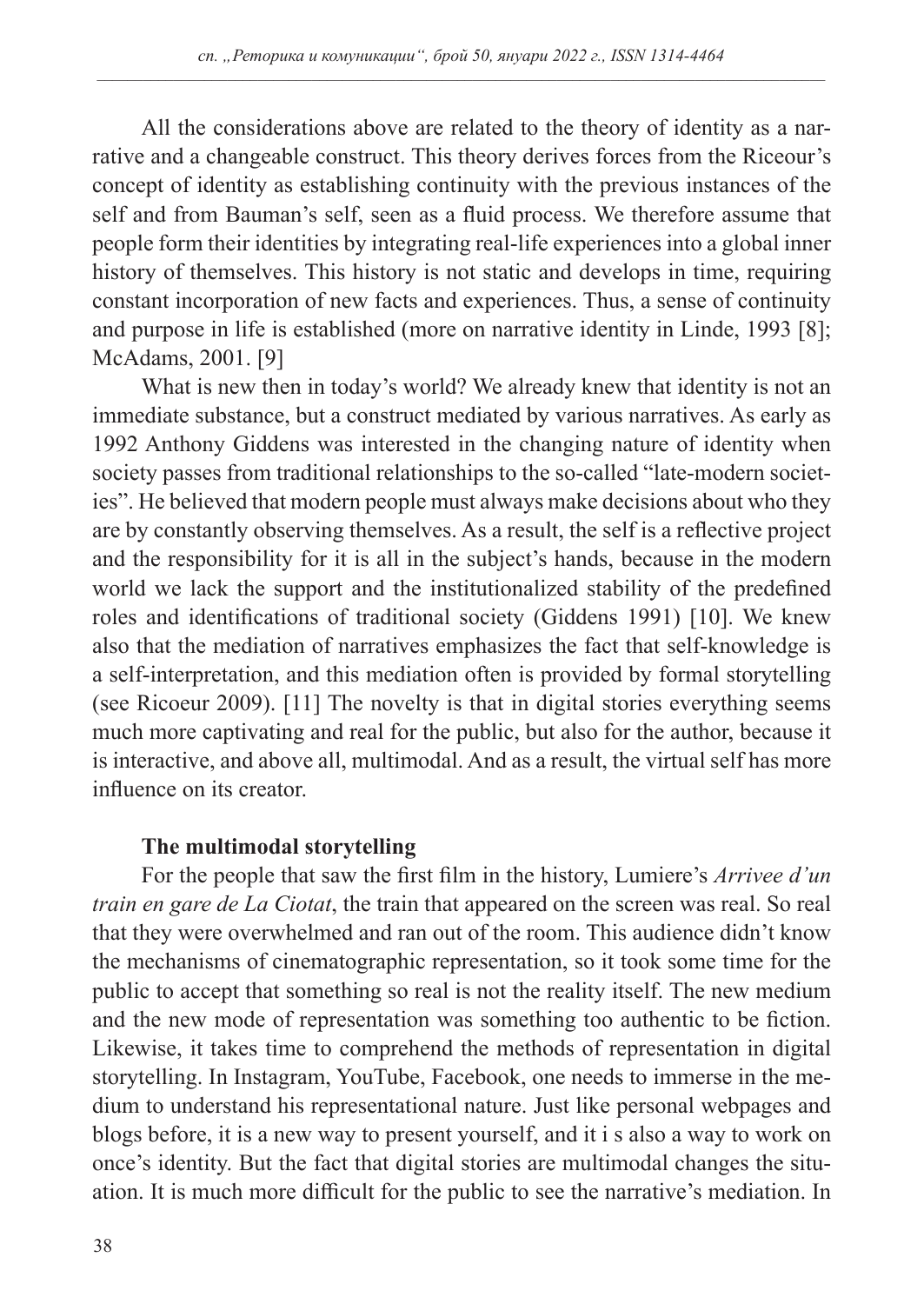that sense, it makes it seem more immediate, relatable, "truer". As a result, the border between real-world events, situations, and places and their representations blurs and redefines one's perception of those events, situations, and places (see for example Tiggeman 2019). [12]

# **What is multimodality?**

If we think our language is made only of words, we are wrong. When we talk to someone face to face, half of the information comes from what we see on the face of the interlocutor and in their gestures. Linguistics calls this multimodality.

Multimodality represents the co-functioning of several "modes" or "modalities" at the same time: words, gestures, facial expression; or text, picture, video, sound, music etc. In combination these modes convey joint messages that represent most of the human interactions. As in the definition of Kress and Bezemer: "Mode is a socially and culturally shaped resource for making meaning. Image, writing, layout, speech, moving images are examples of different mode" (Bezemer & Kress 2008). [13]

Nowadays language is rarely just words. The important theorist of multimodality, Bateman, has even come to call monomodal expressions a mere "abstraction" (Bateman 2014). [14] Of course, this is not exactly true, being the classical book without illustration a very good example of monomodality. But, apart from similar cases, almost all our daily communication exchanges are made up of different forms of multimodal language.

The awareness of this fact is not something new. Since ancient times, the contribution of non-verbal language in communication has been clear to scholars and ordinary people. We can consider the importance ancient rhetoric art gave to gestures, facial expressions, and voice dynamics a good example. Yet, for centuries written language dictated the attitude towards communication in an authoritative way. We use verbal language to analyse verbal language, and our analysis logically has the bias of written words. In linguistics, we have the clear presumption we should base our work on words, sentences, and verbal texts in general as a primal form of language. Only with the new technologies of the twentieth century, linguists have tentatively started acquiring broader understanding on language analysis and using the term "multimodality", in an attempt to conceptualize and theorize on the problem. In the twentieth century, for the first time, non-verbal modalities could be preserved, and we can apply an analysis to them. In recent years, multimodality has been explored by scholars interested in the pragmatic side of language and communication. Discourse analysis, for example, works on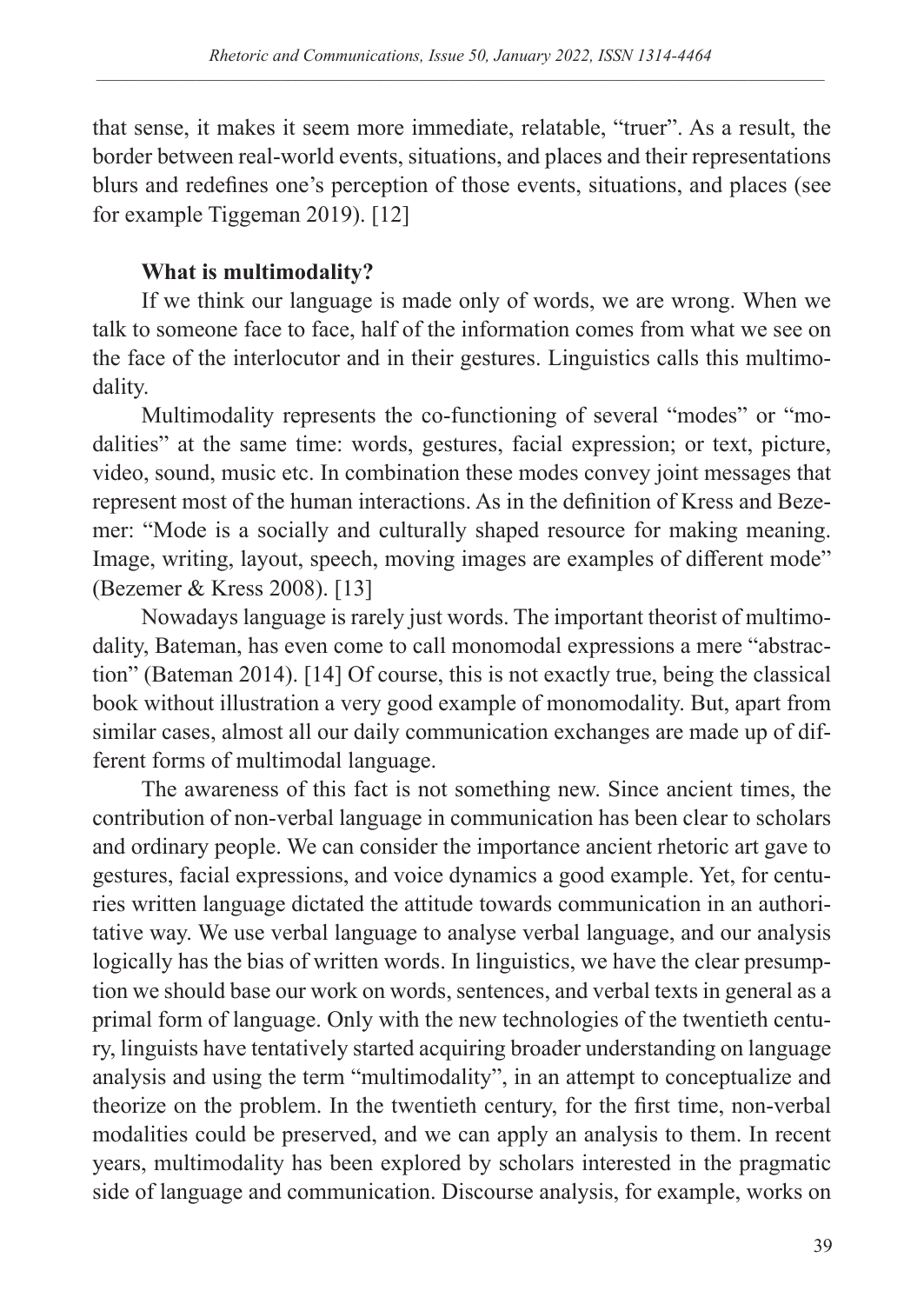many non-trivial questions about how the combined message is constructed and how this mode merging works.

We can say that today multimodality is considered by many the natural condition of language. We have even theories on human language origin and essence that confidently apply the concept and the term *multimodality* itself (see for ex. the review of Wacewicz 2017). [15]

#### **The emigration narratives of the self**

An emigrant's condition is an extremely interesting life situation that requires people to activate special social, but also linguistic strategies. This kind of transition has been recognized as a research terrain by different scholars in humanities and those interested in qualitative research often use personal narratives as first-hand source material.

Narratives have high importance to emigrants in different times. Talking about Irish emigration at the end of  $18<sup>th</sup>$  century, Fitzpatrick states that: "The emigrants used words to maintain emotional, social and economic ties, in defiance of physical separation" (Fitzpatrick 1994). [16] Another traditional transatlantic emigration, the Italian one, has been studied through their narratives by Bevilacqua (2001) [17], Vedovelli (2011) [18] and Emilio Franzina (1994) [19], who proposes an interesting view on Italian rural postwar emigration through their rich written ego-documents. He empathizes that the emigrants coming from different countries to America have universal problems. For him their letters all have the same core function, the original function of the epistolary act: "to consolidate the relationships with family, disrupted from emigration" (Franzina 1994). [20] Their written practices are mainly used to overcome the trauma of transition and they aren't an isolated personal creative expression, but a real institution, having a clear and almost ritualistic forms: introduction formulas, followed by concrete information about work, money earned, news about relatives, etc. Of course, these postwar rural emigrants had a different kind of transition experience from today's expats. In traditional Italian society, emigration was a collective act. Until very recently it was not a single person or a family to migrate, but whole villages. Therefore, they had a big community to support them in the foreign country and often stayed enclosed in it. Writing about these new experiences, nevertheless, is still used as a social practice to mediate this difficult moment of transition. It remains a personal strategy to mitigate the traumatic transition or the isolation, in absence of traditional migrant communities.

It is well known that moments of passage activate not only letters, but also other kinds of self-narratives. Anna Iuso demonstrated how personal diaries on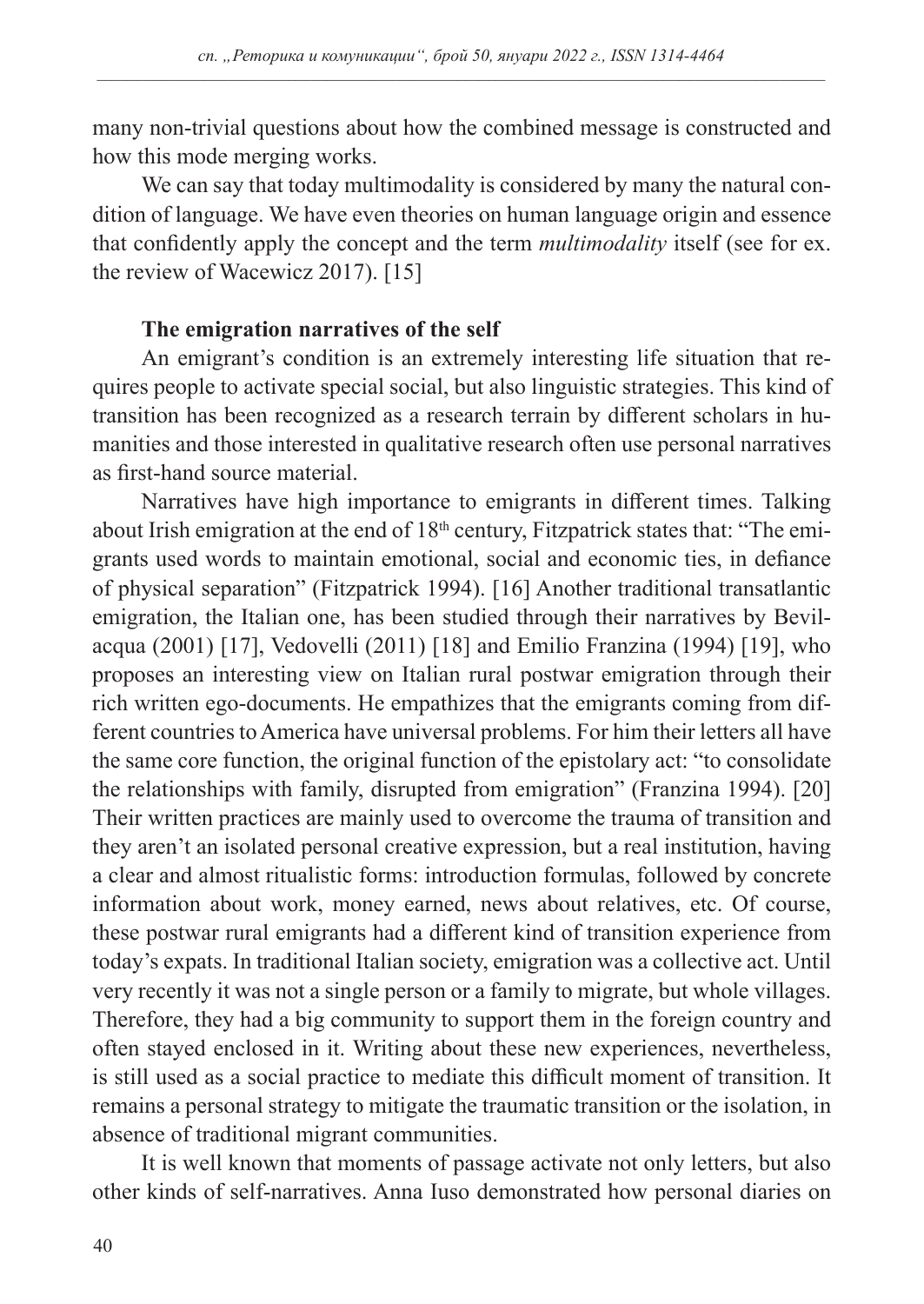paper emerge regularly in the life length, in periods characterized by important changes – puberty, matrimony, childbirth, pension. [21] Emigration is a good example of such a moment. Talking about the dynamics of the Dialogical self, Hermans says that: "Cultures and selves are seen as moving and mixing and increasingly sensitive to travel and translocality" (Hermans 2001). [22] Today, moments of transition activate modern diaries, called digital narratives. Online diaries, in fact, are considered an evolution of paper diaries, despite the obvious public nature of blogs and personal webpages, and all the other differences (on the continuity of the two genres, see for example. Serfaty (2004) [23], Lejeune (2009) [24], Van Dijk (2004) [25]). Often, they begin with the act of emigration and stop when the need to relieve the transition trauma is no longer that strong.

Therefore, we could say that as a discursive practice, telling stories about emigration experience online has historical roots and it is used with its stabilizing function, allowing the creator of the story to take control of the inner narration of the self and in that way guide the transition from one social situation to another. In this process efforts are often directed towards mitigating the subjective feeling of otherness.

## **The evolution of internet storytelling**

The most recent reincarnations of personal self-narratives are the multimodal digital stories in Instagram and Facebook. Here we will follow the stories of three Italian emigrants' writing practices from personal blogs to multimodal "stories" and we will see how these narratives are used as a rite of passage from a condition of subjective perception of otherness to a situation of becoming less other or even a non-other.

The methodology is based on qualitative observation and analysis of blogs, Facebook and Instagram accounts. Starting from 10 bloggers in 2012, we followed the users in their online sharing experience for almost 10 years. The initial selection of blogs included the10 most active blogs in a community of Italian emigrants to the United States. Over the years, some of the bloggers kept blogging, others abandoned their blogs. At the end of the period, in the last few months, only three of the initial users are active, two of which continue to update their blogs and Facebook accounts, producing plenty of Facebook "Stories", while the third blogger uses only Instagram, posting mostly Instagram stories, with plenty of writings, videos, photos. During this period, telling stories of emigration has become more and more a multimodal effort and blogging is replaced with what is called "digital storytelling". The first two bloggers with their Facebook and Instagram accounts are: *Nonsisamai* (You never know), *Living in California*, *it's*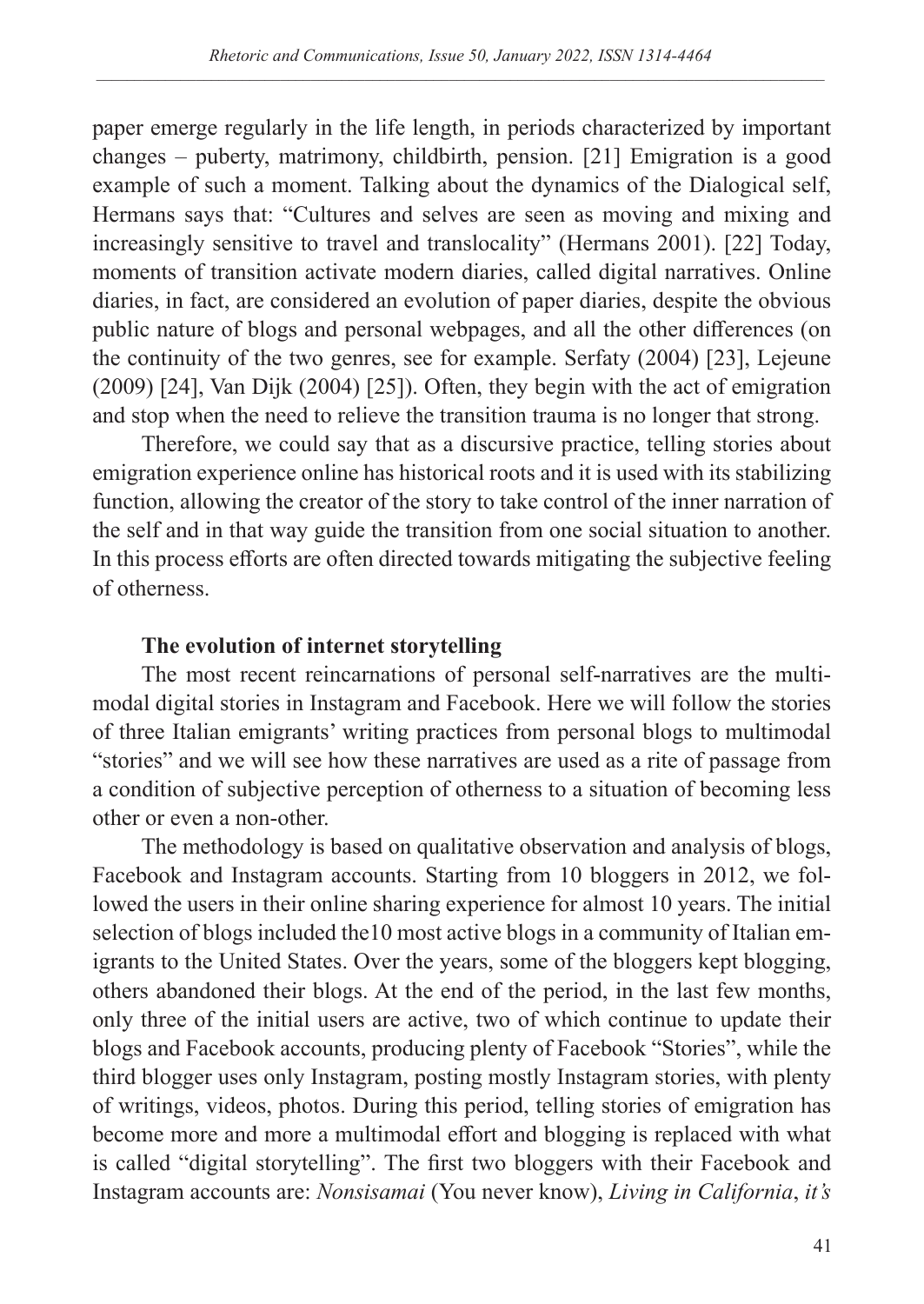*a Cultural Shock*; while the names the third blogger uses vary, starting from the blog *Donna con fusoa* (Woman with time difference/A confused woman) nonexistent at the moment, through *Datemi un Martello* (Give me a hammer) e *Casa a New York* (Home in New York).

Sharing personal multimodal stories has arisen from a platform that has lost popularity recently, but 5 years ago was a prominent new communication channel for teenagers – Snapchat. The platform's unique selling point were the videos, user shared, that lasted for 24 hours and after that were lost for the public. These videos' service, combined with images and text, was replicated in Instagram and Facebook as their very popular "Stories" – easy to create, brief multimodal content that combines videos, sound, images, writing, emoticons. Instagram acquired the feature in August 2016 and Facebook in May 2017.

At the beginning, digital stories and multimodal storytelling seemed something new compared to blogging practices. It started as a teenage entertainment platform with mostly frivolous content, the most striking difference being the prevalence of the visuality. Blogs have textual and visual elements, but the verbal text largely prevails. The coherence in multimodal messages there is achieved through what Roland Barthes (1977) [26] calls *anchorage* or *illustration* where one of the modes has a subordinate position to the others. Mostly the verbal text is the main mode, while the image is there to support it. In blogs, the coherence between text and image is rather reduced, because generally the two modes function separately and the isolation of the subordinate mode does not compromise the readability of the blogpost.

As already stated, Instagram, as a communication channel is oriented towards visuality. We would therefore expect that the messages lack the verbal element or that they have this element only in a supporting position – as in Barthes' anchorage connection. If that holds true for a normal Instagram post, stories have lots of talking and writing. In this case multimodal complexity is elevated, but the overall message is indeed readable, more immediately expressive, and easier to perceive by the user, due also to the short processing time. Meanwhile, the messages observed reveal a high degree of coherence, meaning that different modalities function together, making a combined message which would have lost its meaning, if one of the modalities were removed. Facebook stories have similar properties.

Consequently, the three blogs that have remained active at present among the initial 10 are presented.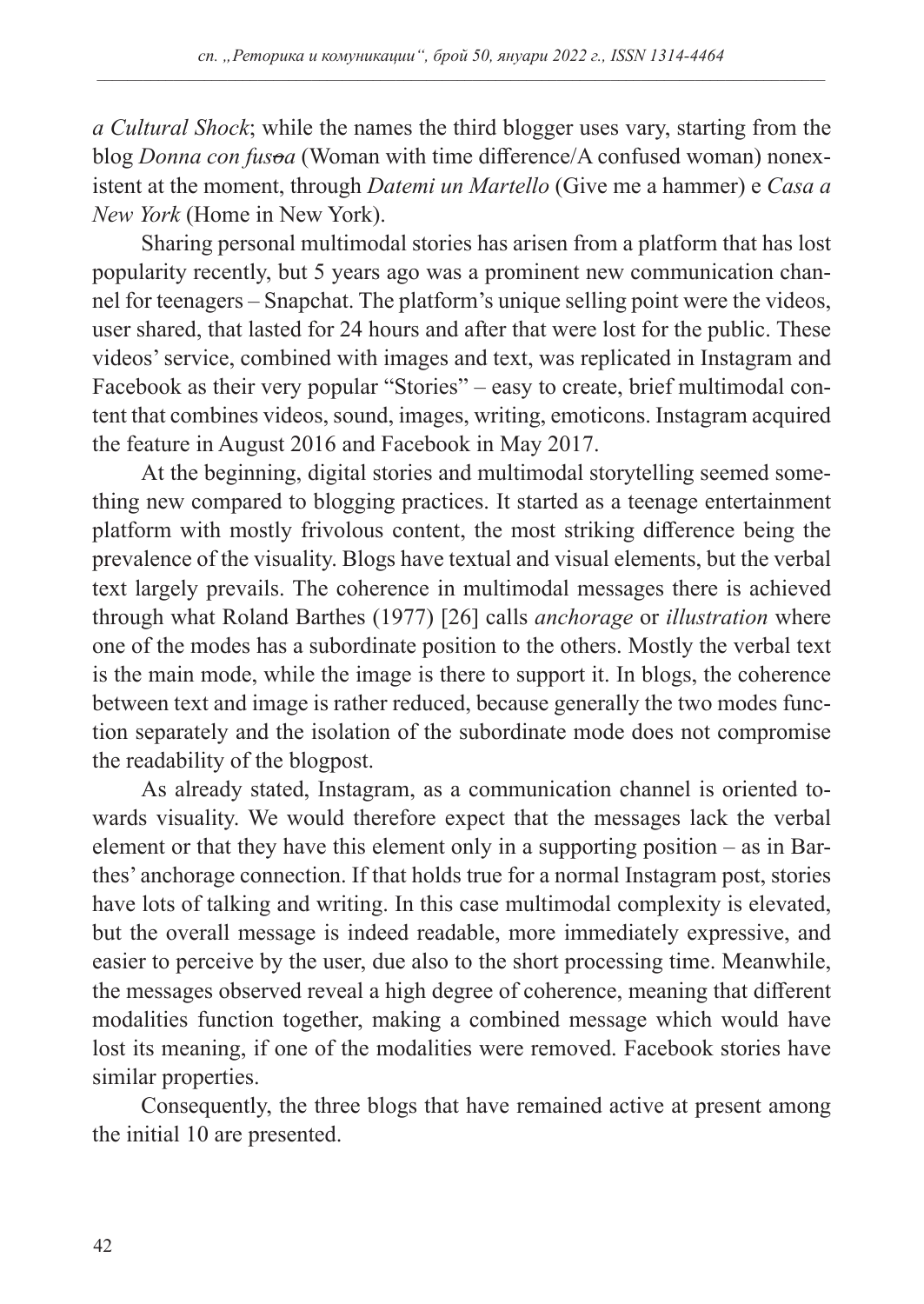#### **Non si sa mai**

This is the currently active blog with the longest history. The user is present on all the three platforms with different types of posts. She started blogging in 2007 when she moved from Italy to Dallas in the United States. Since the beginning, unlike many others, she did not hide her identity, even though she uses pseudonyms when talking about friends and acquaintances. In the blog, she introduces herself stating that she wants to write about her new experiences, her impressions, her bewilderment, the cultural shock, but mostly she writes to "keep thinking Italian". Her life passion and profession is teaching art in schools on non-regular contracts, so she meets different American kids almost constantly. She talks about political and social topics, insisting on seeing the personal meaning of the events happening around her in the public and private sphere. On Facebook she announces blog updates, but she also shares short stories and images with text. Her Instagram stories are usually formed by series of images with text embedded in them.

## **Living in California, it's a Cultural Shock**

The blog starts as *Living in San Francisco, it's a Cultural Shock,* and changes the name with the blogger's new living location. After 9 years she continues to update the blog and posts on the other two platforms, Facebook and Instagram, regularly. Instagram and Facebook updates are nearly identical, characterized by large use of pictures with writings on them. She is an art historian, and she works in a museum in Los Angeles. At the beginning of November 2021, she tried to analyze the reasons why she had started and she continues to write, saying that at the beginning she was writing to overcome cultural shock and get acquainted with the new environment, but now she is doing so in order not to forget the Italian language. In her own words: "Talking about cultural shock seemed a good way to exercise it". In this rather long blogpost, she mentions almost all of Lejeune's diary functions as her own reasons to write: writing as a way to preserve memories, to mediate a difficult transition period, to reflect and express.

#### **Donna con fuso-a**

While the other two bloggers make a moderate and rather subordinate use of videos and visual stories, a typical Facebook and Instagram story of this user starts and revolves around a video registration. Her blogging experience began as a typical blogger writing about her emigrant experiences with few pictures. Just like the others, she also started writing soon after relocating from Italy to the United States. At the beginning she was very active and even a community gath-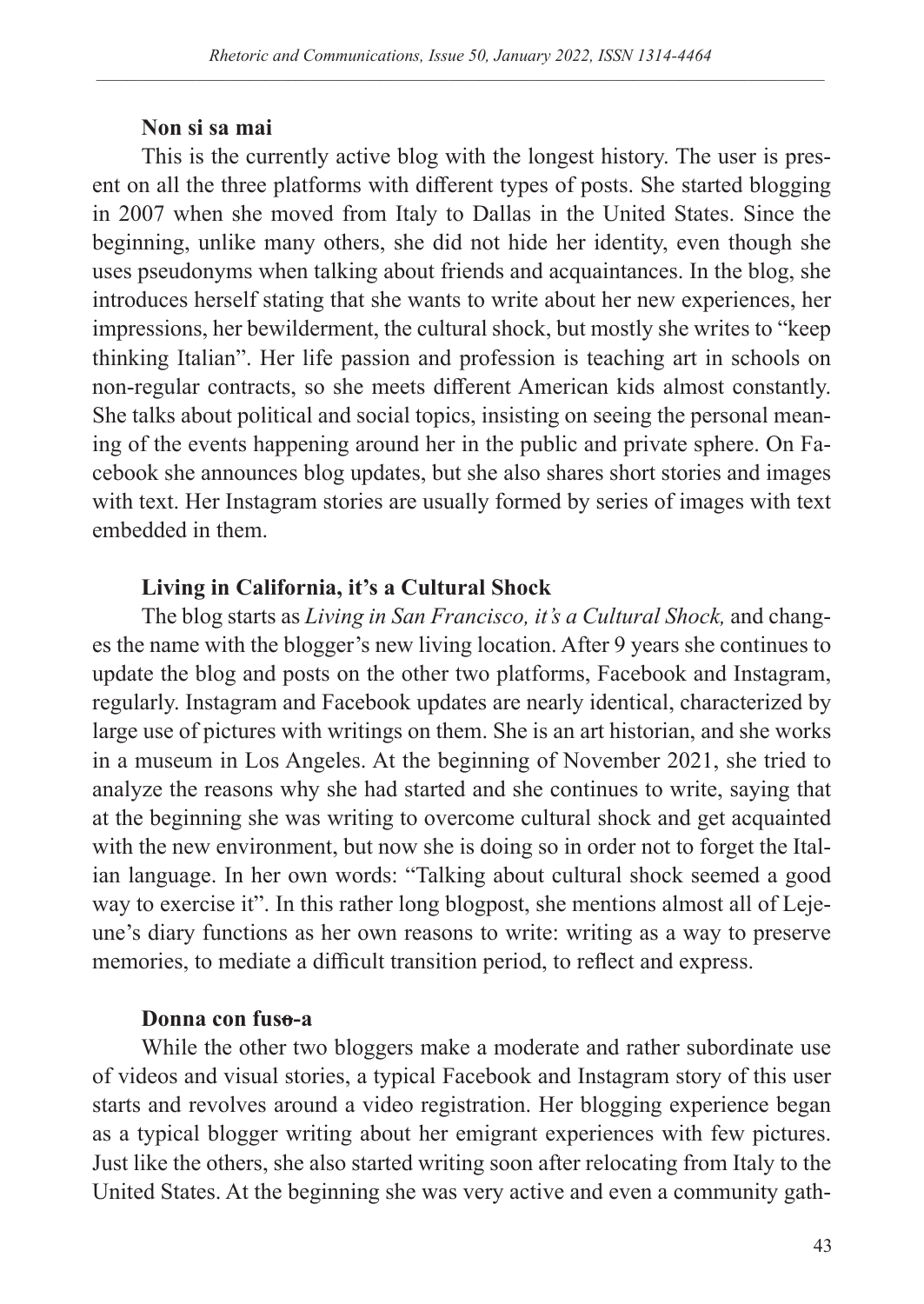ered around her blog, because she maintained a list of Italian emigrants' blogs. Some years later, she deleted her blog and started another one, *Datemi un martello* (Give me a hammer). This one had a different focus and was more visually oriented. It was dedicated to her passion for self-made home refurbishing. This blog is presently abandoned. She lacks a Facebook profile, while in her Instagram one long videos with detailed accounts of how she transformed old furniture in the house appeared very intensely. On November 12th 2021she declared she wants to leave social networks using a selfie of herself in a hospital bed. She implied her physical and mental state was caused by realizing relationships in social networks are illusory and not real with these words: "They call them social, but they are the most antisocial thing that has ever been created".

#### **Becoming a non-other**

One way or another, these bloggers have done intentional reworking of identity, aiming at mitigating the feeling of otherness, caused by their emigrating. They present similar writing patterns and platform changes, suggesting that this social practice is institutionalized, and it is not an isolated form of creativity. They write as if they explained the American environment to other Italians. In this way, they evidently express a desire to take the position of a person who is closer, physically, and psychologically, to the new country than the readers. By "explaining" the new environment, they manage to make it less foreign and more related to them. Accepting Herman's theory that the Self functions as an interplay of different "I positions", we could observe how bloggers actively reinforce the "voice" or the position of the self, connected to the new place. "I write about America, therefore I feel less as a stranger". As a result, the subjective feeling of not belonging there, the feeling of otherness, is replaced by a relatively (compared to the readers) more integrated position.

It is interesting how visible it is that some of these bloggers (Donna con fuso, for example) organize and reorganize their identity by actively taking control of the identity voices, the I positions. By strengthening the voice associated with Italy, she often is trying to confirm continuity with her roots. As well as writing in Italian, she uses the pronoun "we", having in mind we Italian, etc., she prefers very "Italian" topics such as: food, holidays, traditions. On the other hand, the need to rethink the new environment from different points of view also appears often. We can see how the linguistic narrative vision of the self is actively used as a way to take control of the perception of identity, activating three series of I positions: 1) me, as an Italian, part of the Italian culture; 2) me, as an emigrant, trying to adapt to the new home; 3) me, as part of a virtual social practice. One of the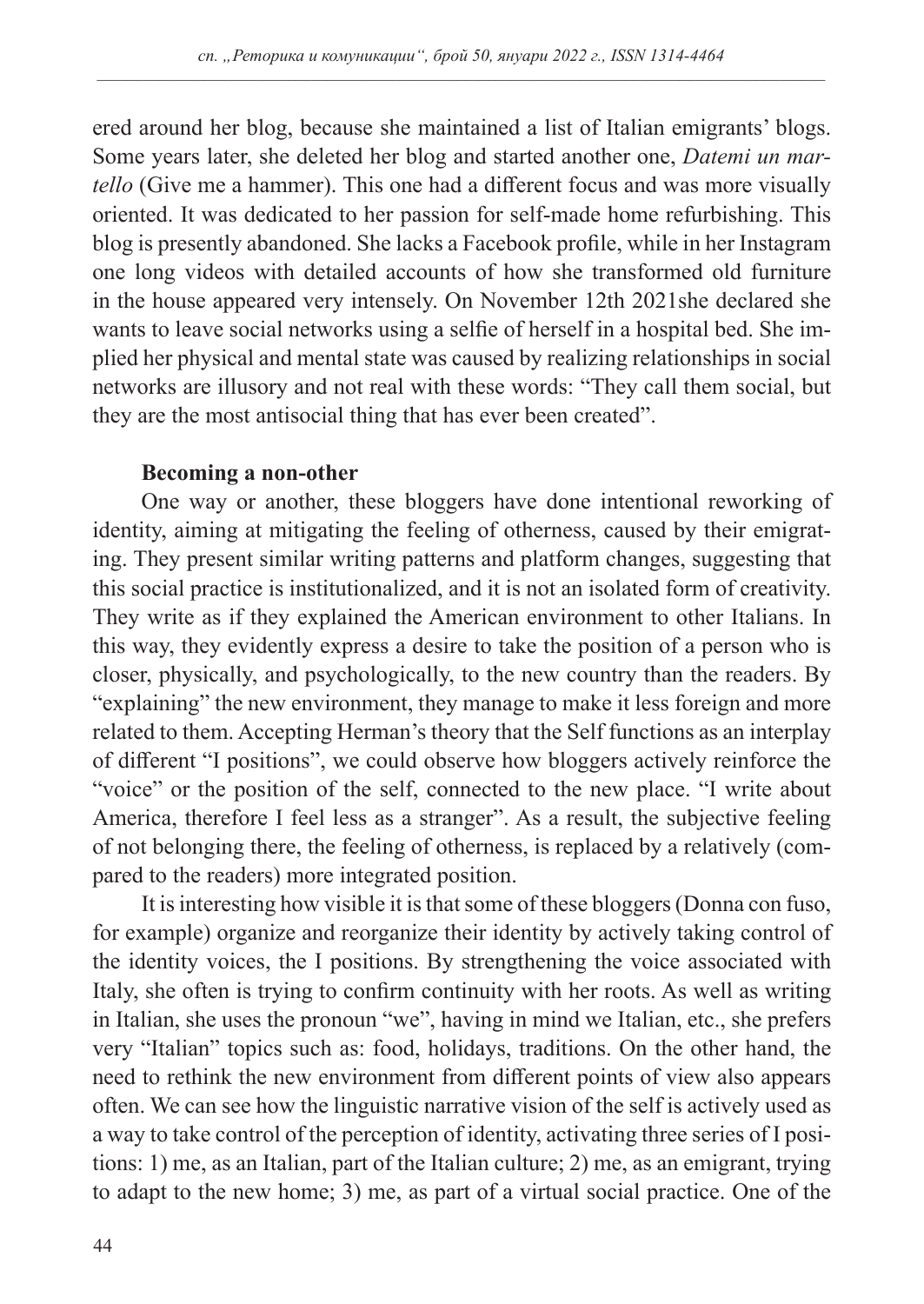reasons we know the authors comprehend the meaning of these social practice is they often reread older posts and writes about the meaning of writing.

One characteristic of this social practice makes it a preferred controlled space for self-reflection and identity construction, and it is the nature of the media. Blogs are a frontier space between public and private space, where expressing oneself means also presenting oneself. And since the borderline between the constructed authenticity and the authentic expression is a thin one, every suspicion of fallacy is taken very seriously. Therefore, it is not surprising that one of the posts with the most comments by one of the bloggers is dedicated to a private message that questions the authenticity of the personal story. "If it were all true, lucky you, but maybe that's not the case", says the private message and while many of the comments support the blogger, others actively reason about the constructed nature of the personal image on the internet.

The strong presence of the community of other bloggers is another key to understanding the practice. The style sometimes strikingly resembles a letter to a friend. A reader is necessary, but unlike in private letters, through the comments here is present as closely as the author themselves. And as anticipated above, readers are present as a support environment that can help bloggers in the transition period in the absence of traditional emigrant communities.

We can claim the main function of narration is reposition the perception of the self also because blogs are interrupted or change focus when the feeling of otherness is less persistent. Usually this happens after 5-8 years and could be interpreted as a sign the narration's function is fulfilled. We know that in paper diaries the end is a particular condition (see Lejeune, *On diary*, 2009) [27] and it creates a lot of doubts. Every diary entry is a last one until a new entry is created. So, a diary does not have a real closure. For Lejeune ending as an act could be a) a voluntary and explicit stop (without destroying the diary); b) the destruction of a diary; c) a rereading (subsequent annotation, and interpretation of the written text); d) publication. While publication is not applicable in our case, the other ways of writing interruption are observed. We have cases of interrupted blog and Instagram accounts, and a deleted one by *Donna con fuso,* and posts that reassume the blogging experience when passing to another platform. Here we can add a new way of ending the blogging experience, we also have observed – changing the narration's topic. When emigration is no longer a relevant experience to a blogger, they might change the blog's name and start telling stories about something else. This way of ending a digital diary is also a sign the person's need to write about emigration is no longer present and therefore the relative sensation of otherness is not that intense.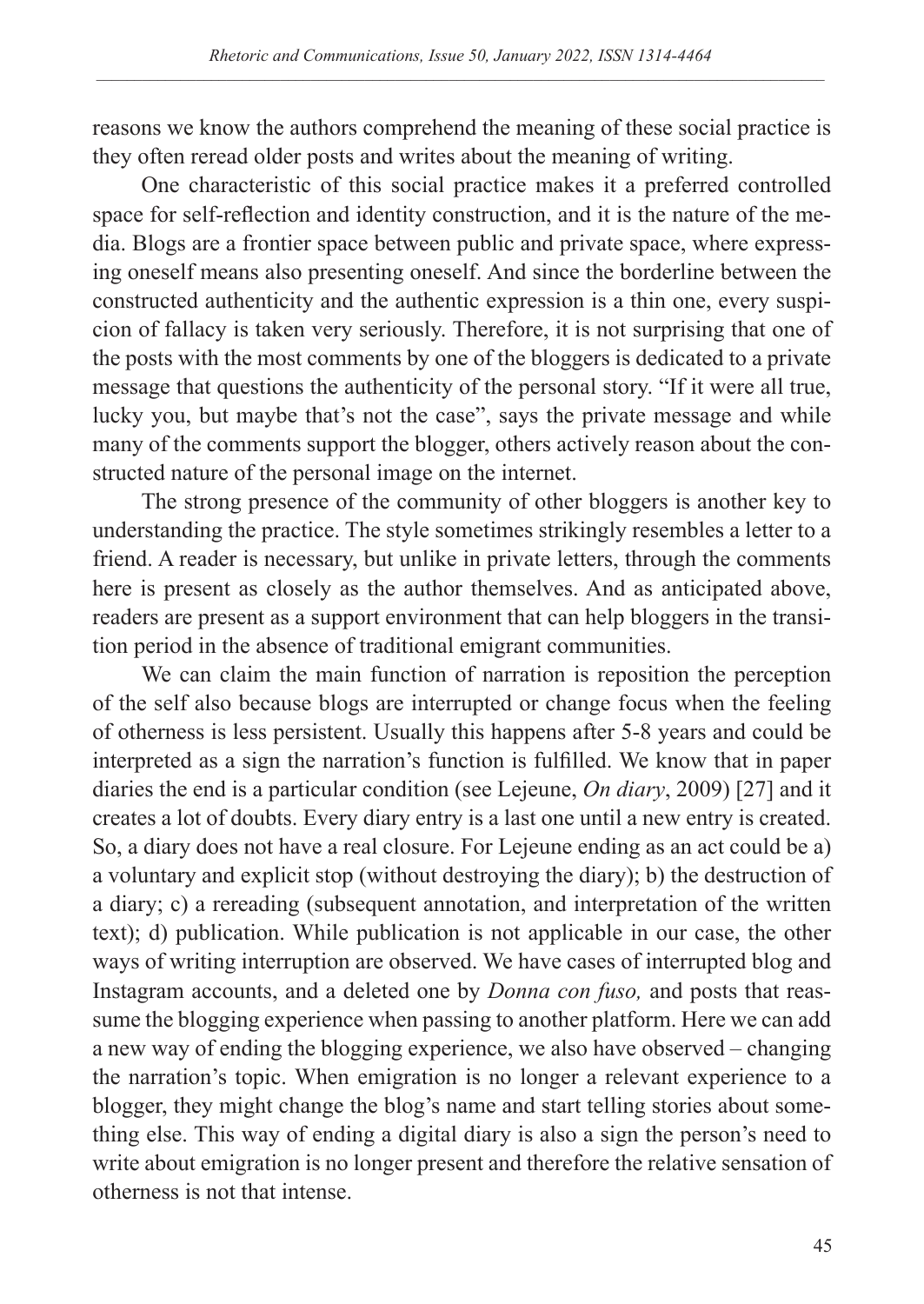When digital storytelling is transferred in multimodal platforms, we have new technological means and the reality they build online seems even more real and pertinent to the perception of itself.

### **References**

- [1] Fisher, W. R. (1984). Narration as a human communication paradigm: the case of public moral argument. *Communication Monographs*, 51: 1-22.
- [2] Barton, D. & Papen, U. (2010). *Anthropology of Writing*. A&C Black, 20.
- [3] Lejeune, P. (2009). *On Diary*. University of Hawaii Press, 194.
- [4] Lejeune, P. (2009). *On Diary*. University of Hawaii Press, 195.
- [5] Върголомова, Д. (2020). *Digito Ergo Sum. Блогови практики на италиански емигранти в Съединените щати: антропологичен и лингвистичен анализ*л София: УИ "Св. Климент Охридски". [Vargolomova, D. (2020). Digito Ergo Sum. Blogovi praktiki na italianski emigranti v Saedinenite shtati: antropologichen i lingvistichen analizl Sofia: UI "Sv. Kliment Ohridski".]
- [6] Linde, C. (1993). *Life Stories. The Creation of Coherence*. Oxford: Oxford University Press.
- [7] Killoran, J. &Winter, B. (2003). The Gnome in the Front Yard and Other Public Figurations: Genres of Self-presentation on Personal Home Pages*. Biography*, 26(1).
- [8] Linde, C. (1993). *Life Stories. The Creation of Coherence*. Oxford: Oxford University Press.
- [9] McAdams, D. P. (2001). The psychology of life stories. *Review of General Psychology*, 5(2): 100-122.
- [10] Giddens, A. (1991). *Modernity and Self-Identity*. Stanford University Press.
- [11] Ricoeur, P. (2009). *Identità narrative.* in Allegoria, per uno studio mentalistico della letteratura, № 60, luglio-dicembre, 95.
- [12] Tiggemann, M. & Anderberg, I. (2019). Social media is not real: The effect of 'Instagram vs reality' images on women's social comparison and body image. *New Media & Society*, 22 (12).
- [13] Bezemer, J. & Kress, G. (2008). Writing in multimodal texts: a social semiotic account of designs for learning. *Written Communication*. 25(2): 171.
- [14] Bateman, J. (2014). Multimodal coherence research and its applications. in Gruber, H. & Redeker, G. *The Pragmatics of Discourse Coherence*. John Banjamin Publishing Company, 145.
- [15] Wacewicz, S. & Zywiczynski, P. (2017). The multimodal origins of linguistic communication. *Language and Communication*, 54: 1-8.
- [16] Fitzpatrick, D. (1994). *Emigrant letters. I take up my pen to write these few lines.* in 18<sup>th</sup>-19<sup>th</sup> Century Social Perspectives, Issue 3 (Autumn 1994), vol. 2.
- [17] Bevilacqua, D. C. & Franzina, E. (2001). *Storia dell'emigrazione italiana.* Donzelli editore.
- [18] Vedovelli, M. (2011). *Storia linguistica dell'emigrazione italiana nel nuovo mondo*. Carrocci.
- [19] Franzina, E. (1994). *Merica, Merica! Emigrazione e colonizzazione nelle lettere dei*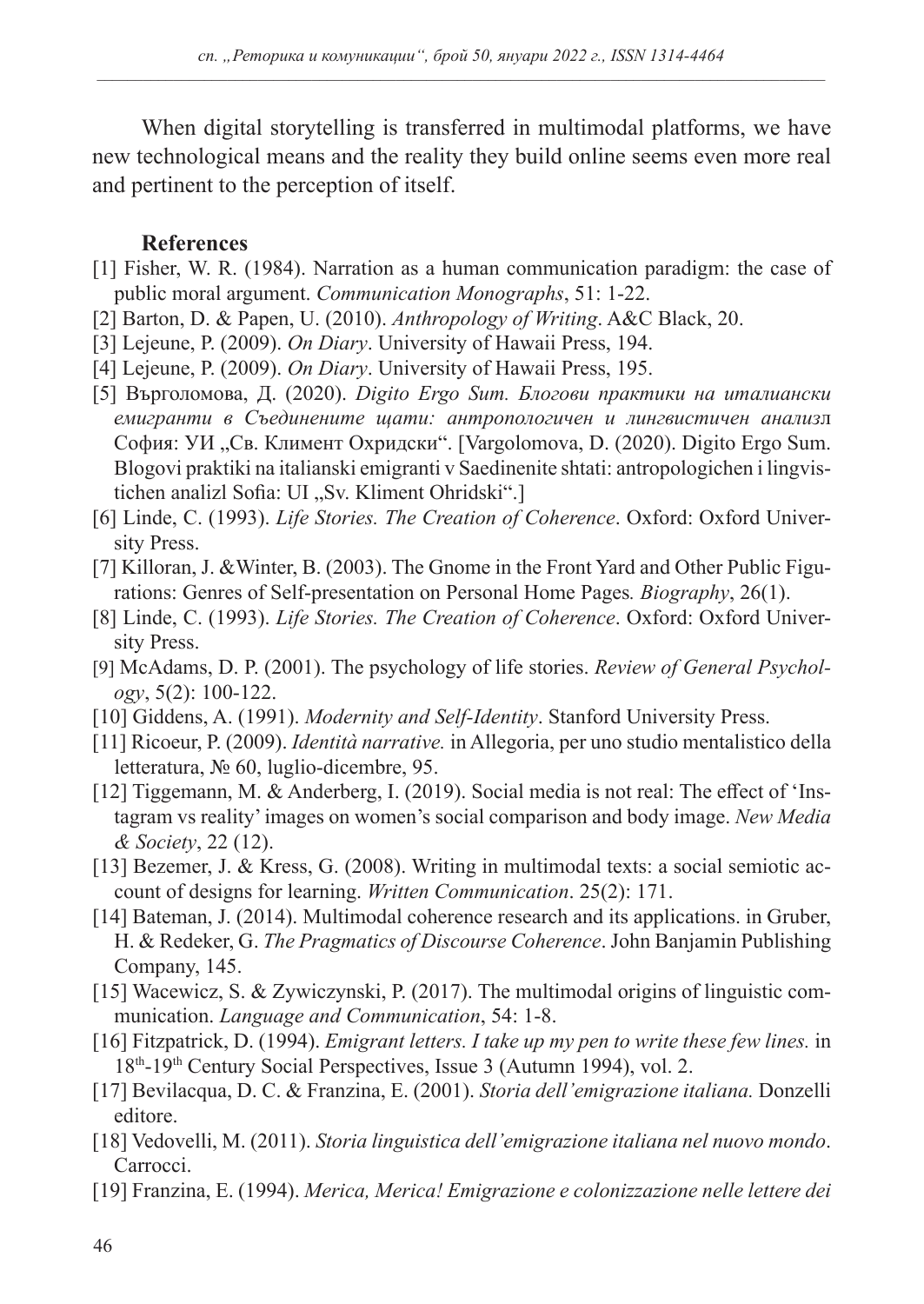*contadini veneti e friuliani in America Latina 1876 – 1902*. Cierre.

- [20] Franzina, E. (1994). *Merica, Merica! Emigrazione e colonizzazione nelle lettere dei contadini veneti e friuliani in America Latina 1876 – 1902*. Cierre, 51.
- [21] Iusо, А. (2005). *Esuli pensieri. Scritture migranti*. Bologna, CLUEB.
- [22] Hermans, H. (2001). The Dialogical Self: Toward a Theory of Personal and Cultural Positioning. *Culture and Psycology*, 7.
- [23] Serfaty, V. (2004). *The Mirror and the Veil: An overview of American Online Diaries and Blogs*. Rodopi.
- [24] Lejeune, P. (2009). *On Diary*. University of Hawaii Press.
- [25] Van Dijk, J. (2004). *Composing the Self*. Fibreculture Journal.
- [26] Barthes, R. (1977). Rhetoric of the Image in Heath, S. *Image, Music, Text.* New York Hill and Wang, 32-51.
- [27] Lejeune, P. (2009). *On Diary*. University of Hawaii Press, 188.

## **Bibliography**

Antonelli, Q. (2001). *Vite di Carta.* L'Ancora del Mediterraneo.

- Barthes, R. (1977). Rhetoric of the Image in Heath, S. *Image, Music, Text.* New York Hill and Wang, 32-51.
- Barton, D. & Papen, U. (2010). *Anthropology of Writing*. A&C Black.
- Bateman, J. (2014). Multimodal coherence research and its applications. in Gruber, H. & Redeker, G. *The Pragmatics of Discourse Coherence*. John Banjamin Publishing Company, 145-178.
- Bevilacqua, D. C. & Franzina, E. (2001). *Storia dell'emigrazione italiana.* Donzelli editore.
- Bezemer, J. & Kress, G. (2008). Writing in multimodal texts: a social semiotic account of designs for learning. *Written Communication*. 25(2): 166-195.
- Bhatia, S. & Ram, A. (2001). *Rethinking 'Acculturation' in Relation to Diasporic Cultures and Postcolonial Identities.* Human Development, 44: 1-18.
- Dekker, R. (2002). *Egodocuments and history: Autobiographical Writing in Its Social Context.* Uitgeveriji. Verloren. Introduction, 7-19.
- Fitzpatrick, D. (1994). *Emigrant letters. I take up my pen to write these few lines.* in 18th-19th Century Social Perspectives, Issue 3 (Autumn 1994), vol. 2.
- Franzina, E. (1994). *Merica, Merica! Emigrazione e colonizzazione nelle lettere dei contadini veneti e friuliani in America Latina 1876 – 1902*. Cierre.
- Fisher, W. R. (1984). Narration as a human communication paradigm: the case of public moral argument. *Communication Monographs*, 51: 1-22.
- Giddens, A. (1991). *Modernity and Self-Identity*. Stanford University Press.
- Hermans, H. (2001). The Dialogical Self: Toward a Theory of Personal and Cultural Positioning. *Culture and Psycology*, 7.
- Herring, S. (2013). *Pragmatics of Computer-Mediated Communication*. De Gruyter Mouton.
- Herring, S. (2004). Computer Mediated Discourse Analysis: An approach to research online behavior in (Sasha Barab, Rob Kling, James H. Grey). *Designing for Vir-*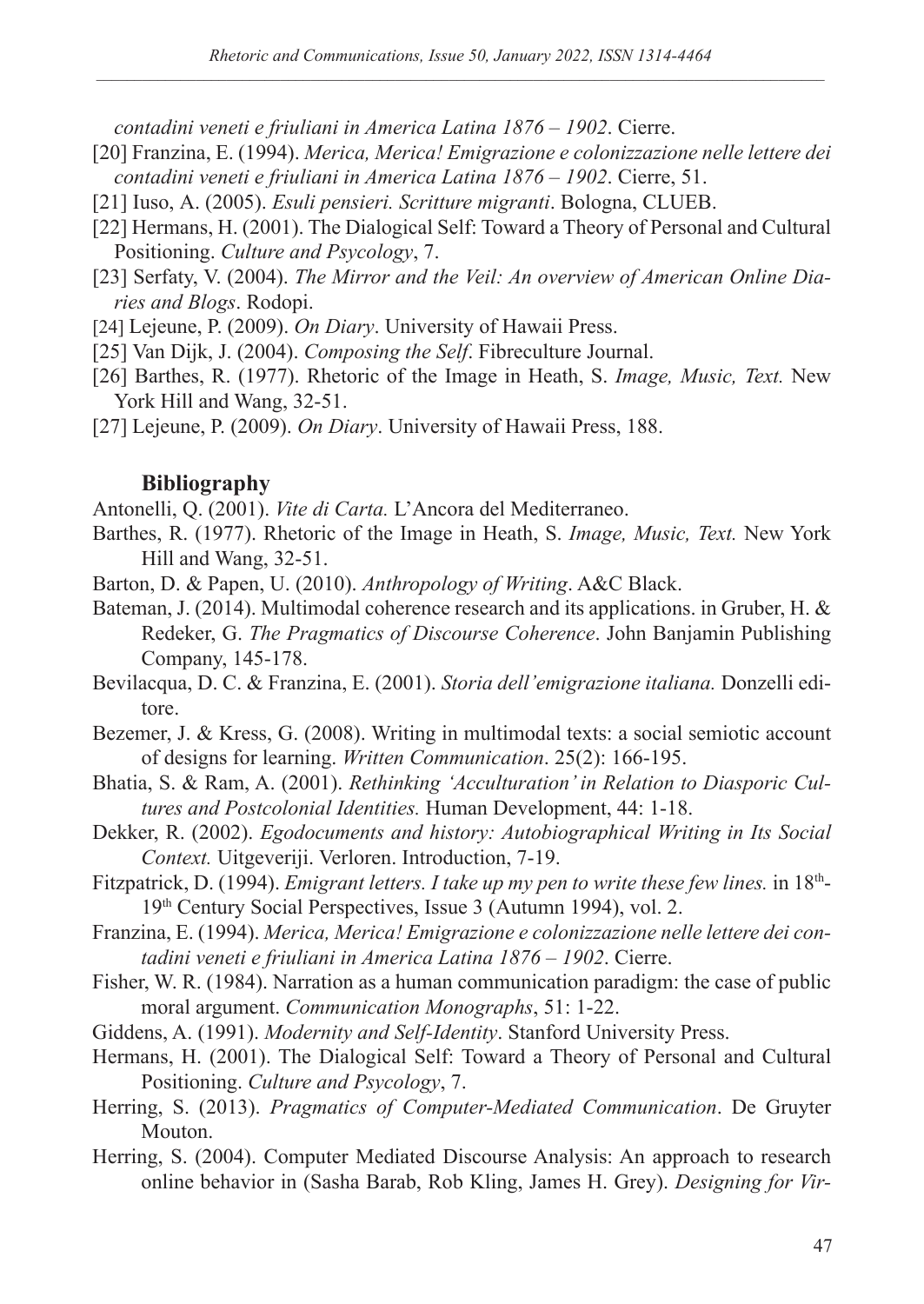*tual Communities in Service of Learning*. (pp. 338-376). Cambridge: Cambridge Press.

Iannacaro, G. & Matera, V. (2009). *La lingua come cultura*, UTET Università.

Iusо, А. (2005). *Esuli pensieri. Scritture migranti*. Bologna, CLUEB.

- Killoran, J. & Winter, B. (2003). The Gnome in the Front Yard and Other Public Figurations: Genres of Self-presentation on Personal Home Pages*. Biography*, 26(1).
- Kitzmann, A. (2003). *That Different Place: Documenting the Self within Online Environments*. Biography*,* 26.
- Kress, G. R. & Leeuwen T. V. (1996). *Reading Images: The Grammar of Visual Design*, Psychology Press.
- Lejeune, P. (2009). *On Diary*. University of Hawaii Press.
- Linde, C. (1993). *Life Stories. The Creation of Coherence*. Oxford: Oxford University Press.
- McAdams, D. P. (2001). The psychology of life stories. *Review of General Psychology*, 5(2): 100-122.
- Martsin, M. (2010). Identity in Dialogue: Identity as hyper generalized personal sense. *Theoretical Psychololy*, 20: 436-450.
- Маxwell, R. L. (2005). *Online Lives? Personal Diaries on the Web*. Ohio, univ. Senior Honoris Thesis.
- O'Halloran, K. L. (2004). *Multimodal Discourse Analysis. Systematic Functional Perspectives*. Continuum.
- Ong, W. (1986). *Oralità e scrittura. Le tecnologie della parola*. Il Mulino.
- Ricoeur, P. (2009). *Identità narrative.* in Allegoria, per uno studio mentalistico della letteratura, № 60, luglio-dicembre,. 93-104.
- Serfaty, V. (2004). Online Diaries: Towards a Structural Approach. *Journal of American Studies*, 38(3): 457-471.
- Serfaty, V. (2004). *The Mirror and the Veil: An overview of American Online Diaries and Blogs*. Rodopi.
- Sorapure, M. (2003). *Screening Moments, Scrolling Lives: Diary Writing on the Web*. *Biography*, 26.
- Spadaro, P. F., Ligorio, B. M. et. all. (2005). Intrecci, contesto e identità in un forum di discussione. *Identità dialogiche nell'era digitale*. Erikson, Trento, 89-112.
- Thompson, A. (2005). Storie di vita dell'emigrazione femminile*. Quaderni storici*, 120, XL, №. 3, dicember, 685-708.
- Tiggemann, M. & Anderberg, I. (2019). Social media is not real: The effect of 'Instagram vs reality' images on women's social comparison and body image. *New Media & Society.* 22 (12).
- Tosi, A. (2001). Identità collettive e mantenimento della lingua: italiani all'estero e stranieri in Italia a confronto. (Stafania Scaglione), *Italiano e italiani nel mondo*. *Italiani all'estero e stranieri in Italia: identità linguistiche e culturali,* Bulzoni editore.
- Van Dijk, J. (2004). *Composing the Self*. Fibreculture Journal.
- Vargolomova, D. (2018). The Writing Practice as a Renegotiation of Identity in Context of Emigration. (Ilie, C.) *Dialogues Across Borders. Discourses of Interpersonal*